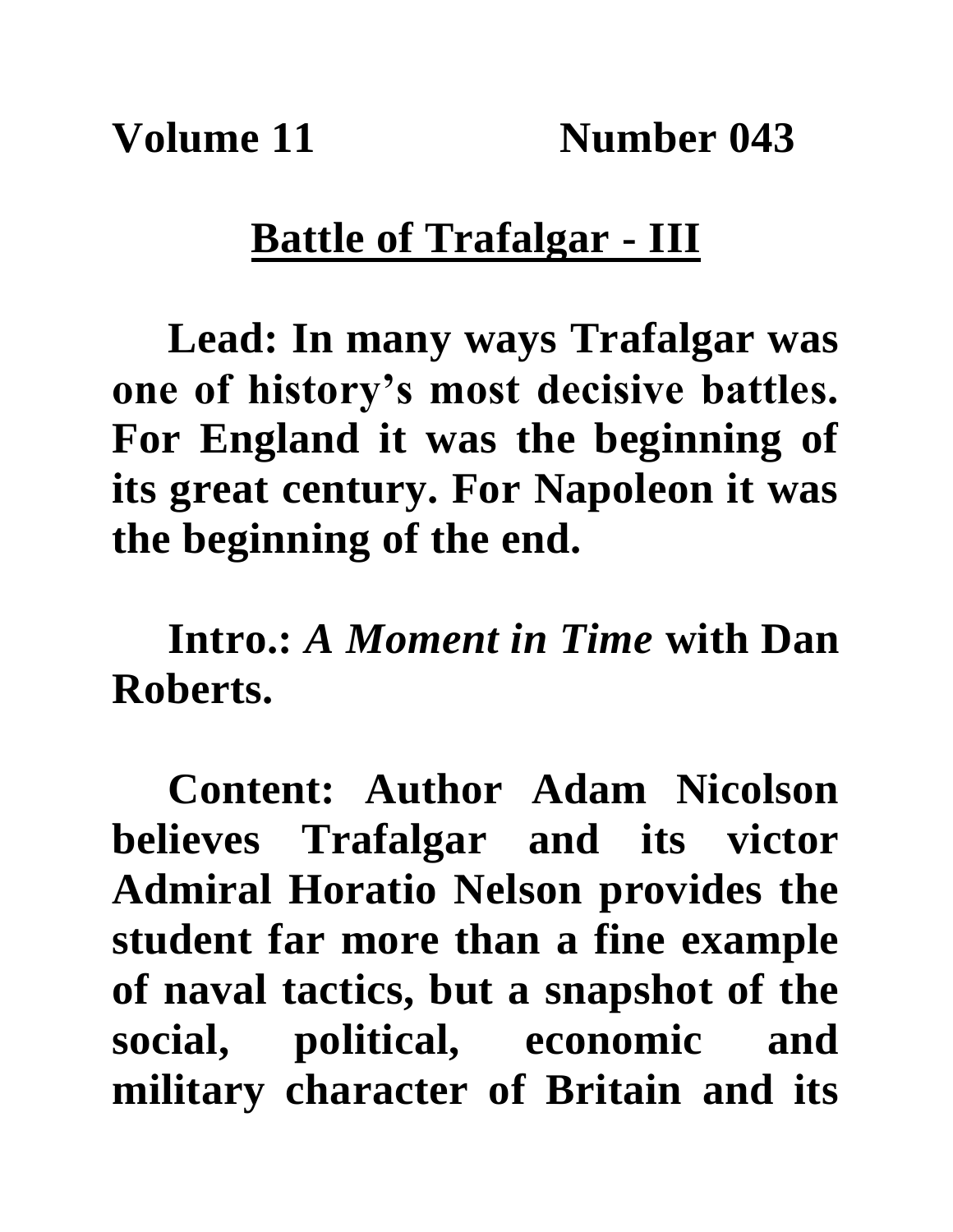**rivals. Nelson was such a brilliant leader because his men sensed his genuine affection.**

**He couldn't walk in the street without attracting a mob. And most important for his men, he made a life of duty seem rousing, releasing them from the pinch of anxiety by "creating an atmosphere among them in which it felt impossible not to win." (NYTimes Review of Seize the Fire, 9/4/2005)**

**The battle also settled the course of** 

**world politics.**

**At the University of Richmond, this**